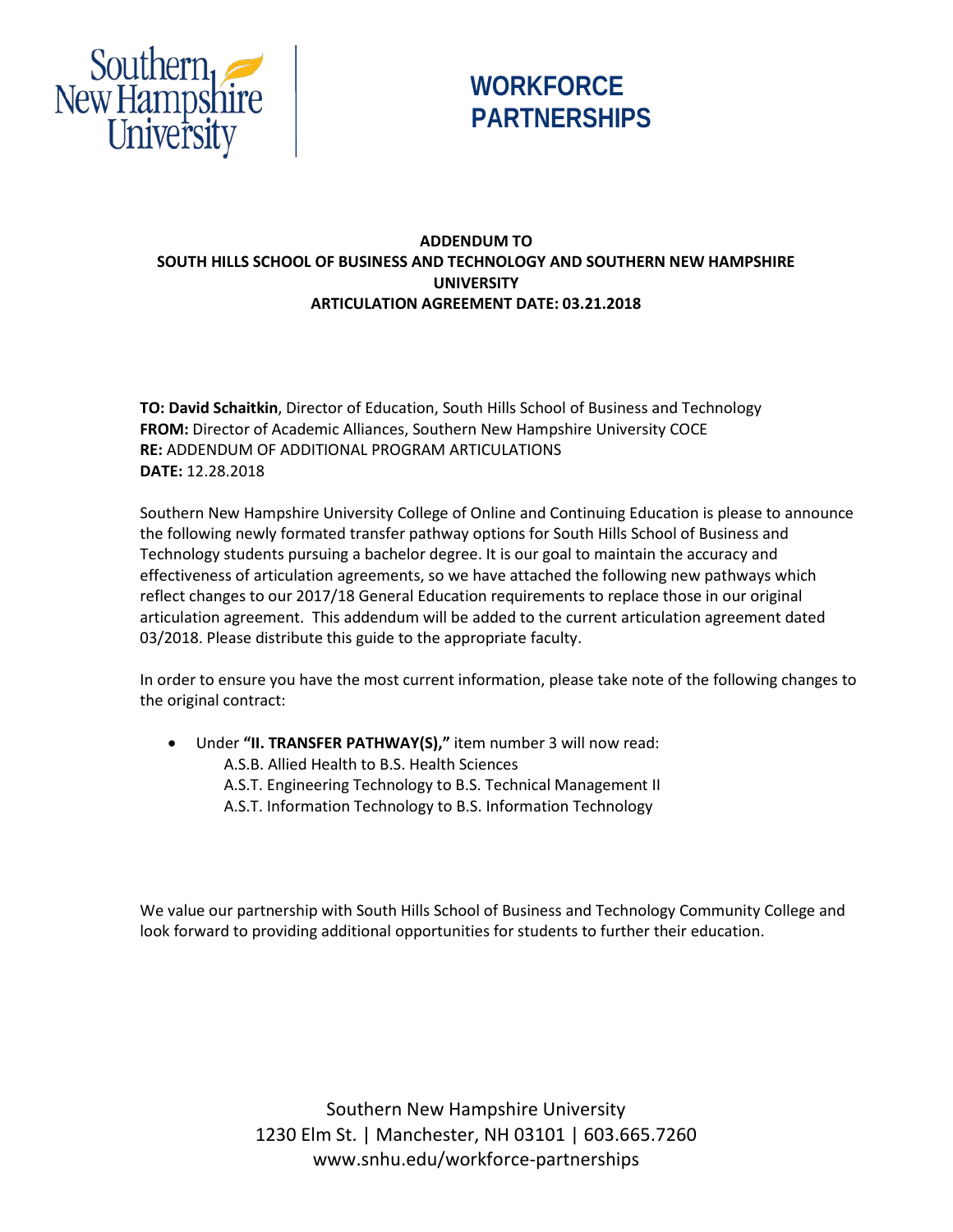| snhu.edu                                                                                                                                                                                                                                                                                                                                                                                                                                                                                                                                                                                                                                                           |        | A.S.B. Allied Health Degrees (Administrative Medical Assistant & Medical<br><b>Assistant) to B.S. Health Sciences</b><br>South Hills School of Business and Technology - Southern New Hampshire<br><b>University-COCE</b>                                                                                                                                                                                              |                      |  |  |
|--------------------------------------------------------------------------------------------------------------------------------------------------------------------------------------------------------------------------------------------------------------------------------------------------------------------------------------------------------------------------------------------------------------------------------------------------------------------------------------------------------------------------------------------------------------------------------------------------------------------------------------------------------------------|--------|------------------------------------------------------------------------------------------------------------------------------------------------------------------------------------------------------------------------------------------------------------------------------------------------------------------------------------------------------------------------------------------------------------------------|----------------------|--|--|
|                                                                                                                                                                                                                                                                                                                                                                                                                                                                                                                                                                                                                                                                    |        | Students who transfer with a conferred associates degree are entitled to<br>a 10% tuition reduction accessed through mySNHU.edu.<br>This guide serves as a mapping tool for students. Individual student evaluations will vary.<br><b>Please contact SNHU-COCE Academic Alliances Team</b><br>for personalized guidance or questions at:<br>Admissions: 1.800.668.1249<br>AcademicAlliances@snhu.edu<br><b>College</b> |                      |  |  |
| South Hills School of Business and Technology                                                                                                                                                                                                                                                                                                                                                                                                                                                                                                                                                                                                                      |        | <b>Southern New Hampshire University-COCE</b>                                                                                                                                                                                                                                                                                                                                                                          |                      |  |  |
| A.S.B. Allied Health Related Degrees                                                                                                                                                                                                                                                                                                                                                                                                                                                                                                                                                                                                                               | cr     | <b>B.S. Health Science Course Requirements</b>                                                                                                                                                                                                                                                                                                                                                                         | cr                   |  |  |
| Courses in bold are the associate degree required courses.                                                                                                                                                                                                                                                                                                                                                                                                                                                                                                                                                                                                         |        | <b>General Education Core Requirements</b>                                                                                                                                                                                                                                                                                                                                                                             | 42                   |  |  |
| GE 183 Business English I                                                                                                                                                                                                                                                                                                                                                                                                                                                                                                                                                                                                                                          | з      | ENG 122 English Composition I                                                                                                                                                                                                                                                                                                                                                                                          | 3                    |  |  |
| <b>GE 184 Business English II</b>                                                                                                                                                                                                                                                                                                                                                                                                                                                                                                                                                                                                                                  | 3      | ENG 123 English Composition II                                                                                                                                                                                                                                                                                                                                                                                         | 3                    |  |  |
| GE 258 Statistical Methods and Applications                                                                                                                                                                                                                                                                                                                                                                                                                                                                                                                                                                                                                        | 3      | IHP 340 Statistics for Healthcare Professionals                                                                                                                                                                                                                                                                                                                                                                        | 3                    |  |  |
| <b>MD 108 Medical Terminology</b>                                                                                                                                                                                                                                                                                                                                                                                                                                                                                                                                                                                                                                  | 3      | SNHU 107 or Free Elective for students transferring 12+ credits                                                                                                                                                                                                                                                                                                                                                        | 3                    |  |  |
| <b>GE 179 Math for Healthcare Professionals</b>                                                                                                                                                                                                                                                                                                                                                                                                                                                                                                                                                                                                                    | 3      | IDS 100 or Free Elective for students transferring 12+ credits                                                                                                                                                                                                                                                                                                                                                         | $\overline{3}$       |  |  |
| <b>GE 210 Business English III</b>                                                                                                                                                                                                                                                                                                                                                                                                                                                                                                                                                                                                                                 | 3      | EFAH: Fine Arts and Humanities Elective (ENG, FAS, HUM, LIT, MUS, PHL, LAR,<br>LAS, LFR, LSP, LAN, LMA, HUM 100, or HUM 200)                                                                                                                                                                                                                                                                                           | 3                    |  |  |
| Fine Arts and Humanities General Education Core (FAS, HUM, MUS, LIT, or PHL)                                                                                                                                                                                                                                                                                                                                                                                                                                                                                                                                                                                       | 3      | EFAH: Fine Arts and Humanities Elective (ENG, FAS, HUM, LIT, MUS, PHL, LAR,<br>LAS, LFR, LSP, LAN, LMA, HUM 100, or HUM 200)                                                                                                                                                                                                                                                                                           | 3                    |  |  |
| Social and Behavioral Sciences General Education Core (ATH, SOC, ECO, ENV,<br>POL, or PSY)                                                                                                                                                                                                                                                                                                                                                                                                                                                                                                                                                                         | 3      | ESBS: Social and Behavioral Sciences Elective (ATH, ECO, HSE, POL, PSY, SCS,<br>SOC, SCS 100, or SCS 200)                                                                                                                                                                                                                                                                                                              | 3                    |  |  |
| Social and Behavioral Sciences General Education Core (ATH, SOC, ECO, ENV,<br>POL, or PSY)                                                                                                                                                                                                                                                                                                                                                                                                                                                                                                                                                                         | 3      | ESBS: Social and Behavioral Sciences Elective (ATH, ECO, HSE, POL, PSY, SCS,<br>SOC, SCS 100, or SCS 200)                                                                                                                                                                                                                                                                                                              | 3                    |  |  |
|                                                                                                                                                                                                                                                                                                                                                                                                                                                                                                                                                                                                                                                                    | 3      | BIO 210 Introduction to Anatomy and Physiology                                                                                                                                                                                                                                                                                                                                                                         | 3                    |  |  |
| MD 102 Anatomy & Physiology I                                                                                                                                                                                                                                                                                                                                                                                                                                                                                                                                                                                                                                      | 3      | ESTM: Science/Technology/Mathematics Elective (BIO, CHM, ENV, GEO, GRA, IT,<br>MAT, PHY, SCI, IHP 340, PHL 214, SCI 100, or SCI 200)                                                                                                                                                                                                                                                                                   | 3                    |  |  |
| History Electives (HIS)                                                                                                                                                                                                                                                                                                                                                                                                                                                                                                                                                                                                                                            | 3<br>3 | EHIS: History Electives (HIS, HIS 100, or HIS 200)                                                                                                                                                                                                                                                                                                                                                                     | 3<br>3               |  |  |
| History Electives (HIS)<br><b>SNHU Course</b>                                                                                                                                                                                                                                                                                                                                                                                                                                                                                                                                                                                                                      | 3      | EHIS: History Electives (HIS, HIS 100, or HIS 200)<br>Choose one (1) Seminar Course: IDS 400, IDS 401, IDS 402, IDS 403, or IDS 404                                                                                                                                                                                                                                                                                    | $\overline{3}$       |  |  |
|                                                                                                                                                                                                                                                                                                                                                                                                                                                                                                                                                                                                                                                                    |        | SNHU-COCE Transfer of Allied Health Discipline Course Electives                                                                                                                                                                                                                                                                                                                                                        | 21                   |  |  |
|                                                                                                                                                                                                                                                                                                                                                                                                                                                                                                                                                                                                                                                                    |        | SNHU-COCE accepts up to 21 credits for Allied Health Degrees. Allied Health related credits above 21 will be applied to either free electives or the general education core if<br>approved and/or available.<br><b>SNHU-COCE Major Course Requirements</b>                                                                                                                                                             | 21                   |  |  |
| <b>HCM 320 Healthcare Economics</b>                                                                                                                                                                                                                                                                                                                                                                                                                                                                                                                                                                                                                                |        |                                                                                                                                                                                                                                                                                                                                                                                                                        | 3                    |  |  |
| HCM 340 Healthcare Delivery Systems                                                                                                                                                                                                                                                                                                                                                                                                                                                                                                                                                                                                                                |        |                                                                                                                                                                                                                                                                                                                                                                                                                        | 3                    |  |  |
| HCM 345 Healthcare Reimbursement                                                                                                                                                                                                                                                                                                                                                                                                                                                                                                                                                                                                                                   |        |                                                                                                                                                                                                                                                                                                                                                                                                                        | 3                    |  |  |
| <b>HCM 400 Healthcare Finance</b>                                                                                                                                                                                                                                                                                                                                                                                                                                                                                                                                                                                                                                  |        |                                                                                                                                                                                                                                                                                                                                                                                                                        | 3                    |  |  |
| IHP 420 Ethical and Legal Considerations of Healthcare                                                                                                                                                                                                                                                                                                                                                                                                                                                                                                                                                                                                             |        |                                                                                                                                                                                                                                                                                                                                                                                                                        | 3                    |  |  |
| IHP 430 Healthcare Quality Management                                                                                                                                                                                                                                                                                                                                                                                                                                                                                                                                                                                                                              |        |                                                                                                                                                                                                                                                                                                                                                                                                                        | 3                    |  |  |
| HCM 491 Health Sciences Capstone<br>South Hills School of Business and Technology Courses                                                                                                                                                                                                                                                                                                                                                                                                                                                                                                                                                                          |        | <b>SNHU-COCE Free Electives</b>                                                                                                                                                                                                                                                                                                                                                                                        | $\overline{3}$<br>36 |  |  |
| Remaining credits from allied health electives                                                                                                                                                                                                                                                                                                                                                                                                                                                                                                                                                                                                                     |        | Varies Free Electives                                                                                                                                                                                                                                                                                                                                                                                                  | Varies               |  |  |
|                                                                                                                                                                                                                                                                                                                                                                                                                                                                                                                                                                                                                                                                    |        |                                                                                                                                                                                                                                                                                                                                                                                                                        |                      |  |  |
|                                                                                                                                                                                                                                                                                                                                                                                                                                                                                                                                                                                                                                                                    |        |                                                                                                                                                                                                                                                                                                                                                                                                                        |                      |  |  |
| South Hills School of Business and Technology A.S.B. Allied Health Degree                                                                                                                                                                                                                                                                                                                                                                                                                                                                                                                                                                                          | 60-90  | <b>SNHU-COCE B.S. Health Sciences Total Credits Required</b>                                                                                                                                                                                                                                                                                                                                                           | 120                  |  |  |
| <b>Credits</b><br>Excess general education credits are transferred as free elective credit, if available.                                                                                                                                                                                                                                                                                                                                                                                                                                                                                                                                                          |        |                                                                                                                                                                                                                                                                                                                                                                                                                        |                      |  |  |
| . This guide serves as a mapping tool for students and is based upon SNHU-COCE 2018/2019 Academic Catalog at time of enrollment and this institution's<br>equivalent academic year. Transfer equivalents earned prior or subsequent to this academic year will be evaluated on a case by case basis for<br>transfer equivalency.<br>. Students must earn a grade of "C-" or better for course transfer.<br>. Students may transfer up to 90 credits if previous credits earned meet SNHU-COCE's degree requirements and academic standards for transfer.<br>. Students must take at least 30 credits (ten classes) at SNHU-COCE to be awarded a bachelor's degree. |        |                                                                                                                                                                                                                                                                                                                                                                                                                        |                      |  |  |
|                                                                                                                                                                                                                                                                                                                                                                                                                                                                                                                                                                                                                                                                    |        |                                                                                                                                                                                                                                                                                                                                                                                                                        |                      |  |  |

**www.snhu.edu/ccpartners**

**http://www.snhu.edu/admission/academic-catalogs**

**Revision 2018/19 Academic Year**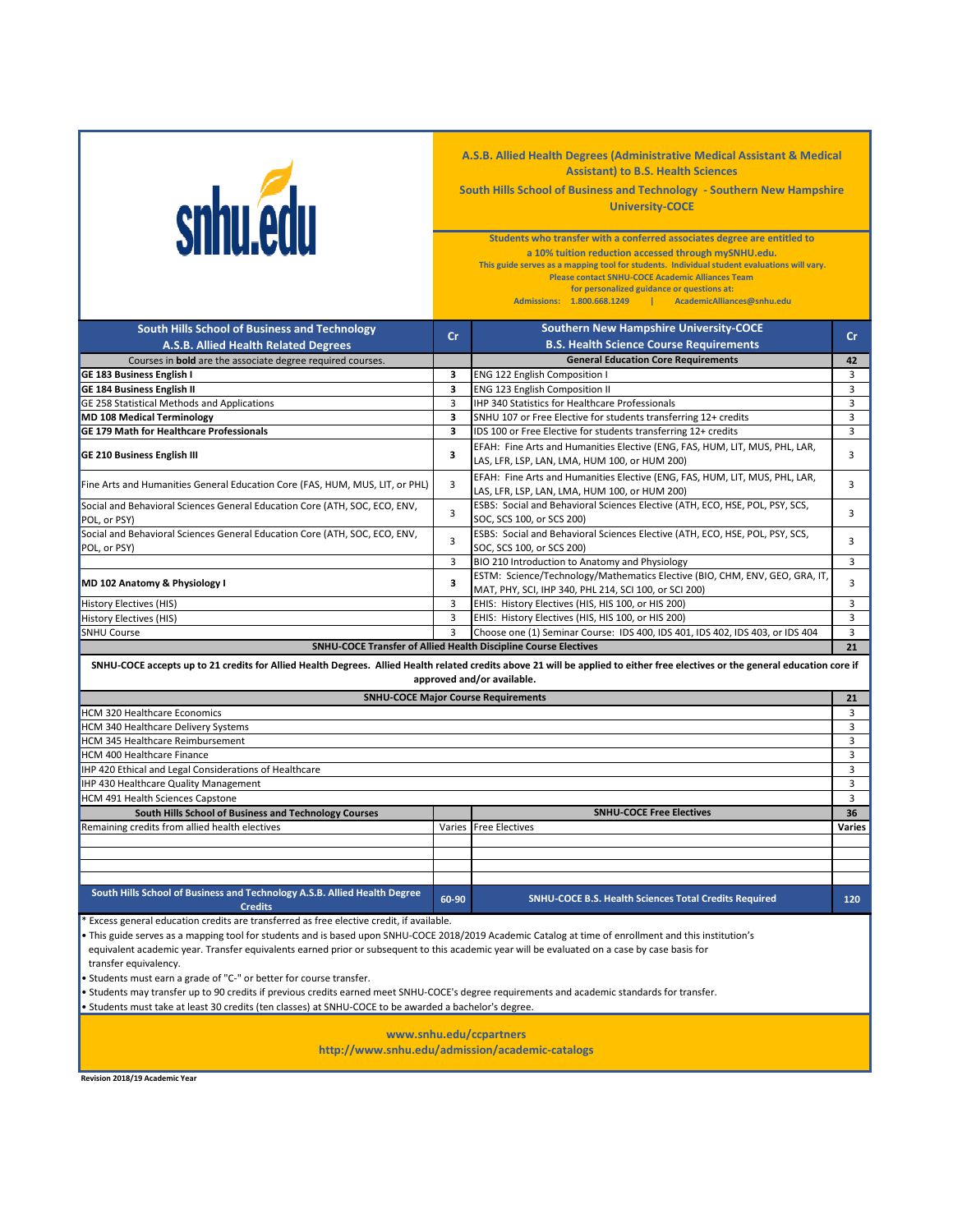

**A.S.T. Allied Health Degrees (Diagnostic Medical Sonography) to B.S. Health Sciences**

**South Hills School of Business and Technology - Southern New Hampshire University-COCE**

**for personalized guidance or questions at: Please contact SNHU-COCE Academic Alliances Team Students who transfer with a conferred associates degree are entitled to a 10% tuition reduction accessed through mySNHU.edu. This guide serves as a mapping tool for students. Individual student evaluations will vary.**

**Admissions: 1.800.668.1249 | AcademicAlliances@snhu.edu**

| South Hills School of Business and Technology                                               | cr    | <b>Southern New Hampshire University-COCE</b>                                                                                                                                                                | cr     |
|---------------------------------------------------------------------------------------------|-------|--------------------------------------------------------------------------------------------------------------------------------------------------------------------------------------------------------------|--------|
| A.S.T. Allied Health Related Degrees                                                        |       | <b>B.S. Health Science Course Requirements</b>                                                                                                                                                               |        |
| Courses in <b>bold</b> are the associate degree required courses.                           |       | <b>General Education Core Requirements</b>                                                                                                                                                                   | 42     |
| GE 183 Business English I                                                                   | 3     | ENG 122 English Composition I                                                                                                                                                                                | 3      |
| GE 184 Business English II                                                                  | 3     | ENG 123 English Composition II                                                                                                                                                                               | 3      |
| GE 258 Statistical Methods and Applications                                                 | 3     | IHP 340 Statistics for Healthcare Professionals                                                                                                                                                              | 3      |
| <b>MD 108 Medical Terminology</b>                                                           | 3     | SNHU 107 or Free Elective for students transferring 12+ credits                                                                                                                                              | 3      |
| <b>GE 230 Applied Algebra II</b>                                                            | 3     | IDS 100 or Free Elective for students transferring 12+ credits                                                                                                                                               | 3      |
| Fine Arts and Humanities General Education Core (FAS, HUM, MUS, LIT, or PHL)                | 3     | EFAH: Fine Arts and Humanities Elective (ENG, FAS, HUM, LIT, MUS, PHL, LAR,<br>LAS, LFR, LSP, LAN, LMA, HUM 100, or HUM 200)                                                                                 | 3      |
| Fine Arts and Humanities General Education Core (FAS, HUM, MUS, LIT, or PHL)                | 3     | EFAH: Fine Arts and Humanities Elective (ENG, FAS, HUM, LIT, MUS, PHL, LAR,<br>LAS, LFR, LSP, LAN, LMA, HUM 100, or HUM 200)                                                                                 | 3      |
| Social and Behavioral Sciences General Education Core (ATH, SOC, ECO, ENV,<br>POL, or PSY)  | 3     | ESBS: Social and Behavioral Sciences Elective (ATH, ECO, HSE, POL, PSY, SCS,<br>SOC, SCS 100, or SCS 200)                                                                                                    | 3      |
| Social and Behavioral Sciences General Education Core (ATH, SOC, ECO, ENV,<br>POL. or PSY)  | 3     | ESBS: Social and Behavioral Sciences Elective (ATH, ECO, HSE, POL, PSY, SCS,<br>SOC. SCS 100. or SCS 200)                                                                                                    | 3      |
|                                                                                             | 3     | BIO 210 Introduction to Anatomy and Physiology                                                                                                                                                               | 3      |
| MD 102 Anatomy & Physiology I                                                               | 3     | ESTM: Science/Technology/Mathematics Elective (BIO, CHM, ENV, GEO, GRA, IT,<br>MAT, PHY, SCI, IHP 340, PHL 214, SCI 100, or SCI 200)                                                                         | 3      |
| History Electives (HIS)                                                                     | 3     | EHIS: History Electives (HIS, HIS 100, or HIS 200)                                                                                                                                                           | 3      |
| <b>History Electives (HIS)</b>                                                              | 3     | EHIS: History Electives (HIS, HIS 100, or HIS 200)                                                                                                                                                           | 3      |
| <b>SNHU Course</b>                                                                          | 3     | Choose one (1) Seminar Course: IDS 400, IDS 401, IDS 402, IDS 403, or IDS 404                                                                                                                                | 3      |
|                                                                                             |       | SNHU-COCE Transfer of Allied Health Discipline Course Electives                                                                                                                                              | 21     |
|                                                                                             |       | SNHU-COCE accepts up to 21 credits for Allied Health Degrees. Allied Health related credits above 21 will be applied to either free electives or the general education core if<br>approved and/or available. |        |
|                                                                                             |       | <b>SNHU-COCE Major Course Requirements</b>                                                                                                                                                                   | 21     |
| <b>HCM 320 Healthcare Economics</b>                                                         |       |                                                                                                                                                                                                              | 3      |
| HCM 340 Healthcare Delivery Systems                                                         |       |                                                                                                                                                                                                              | 3      |
| HCM 345 Healthcare Reimbursement                                                            |       |                                                                                                                                                                                                              | 3      |
| <b>HCM 400 Healthcare Finance</b>                                                           |       |                                                                                                                                                                                                              | 3      |
| IHP 420 Ethical and Legal Considerations of Healthcare                                      |       |                                                                                                                                                                                                              | 3      |
| IHP 430 Healthcare Quality Management                                                       |       |                                                                                                                                                                                                              | 3      |
| HCM 491 Health Sciences Capstone                                                            |       |                                                                                                                                                                                                              | 3      |
| South Hills School of Business and Technology Courses                                       |       | <b>SNHU-COCE Free Electives</b>                                                                                                                                                                              | 36     |
| Remaining credits from allied health electives                                              |       | Varies Free Electives                                                                                                                                                                                        | Varies |
|                                                                                             |       |                                                                                                                                                                                                              |        |
|                                                                                             |       |                                                                                                                                                                                                              |        |
|                                                                                             |       |                                                                                                                                                                                                              |        |
|                                                                                             |       |                                                                                                                                                                                                              |        |
|                                                                                             |       |                                                                                                                                                                                                              |        |
|                                                                                             |       |                                                                                                                                                                                                              |        |
|                                                                                             |       |                                                                                                                                                                                                              |        |
|                                                                                             |       |                                                                                                                                                                                                              |        |
| South Hills School of Business and Technology A.S.T. Allied Health Degree<br><b>Credits</b> | 60-90 | <b>SNHU-COCE B.S. Health Sciences Total Credits Required</b>                                                                                                                                                 | 120    |

Excess general education credits are transferred as free elective credit, if available.

• This guide serves as a mapping tool for students and is based upon SNHU-COCE 2018/2019 Academic Catalog at time of enrollment and this institution's

equivalent academic year. Transfer equivalents earned prior or subsequent to this academic year will be evaluated on a case by case basis for

transfer equivalency.

• Students must earn a grade of "C-" or better for course transfer.

• Students may transfer up to 90 credits if previous credits earned meet SNHU-COCE's degree requirements and academic standards for transfer.

• Students must take at least 30 credits (ten classes) at SNHU-COCE to be awarded a bachelor's degree.

**www.snhu.edu/ccpartners**

**http://www.snhu.edu/admission/academic-catalogs**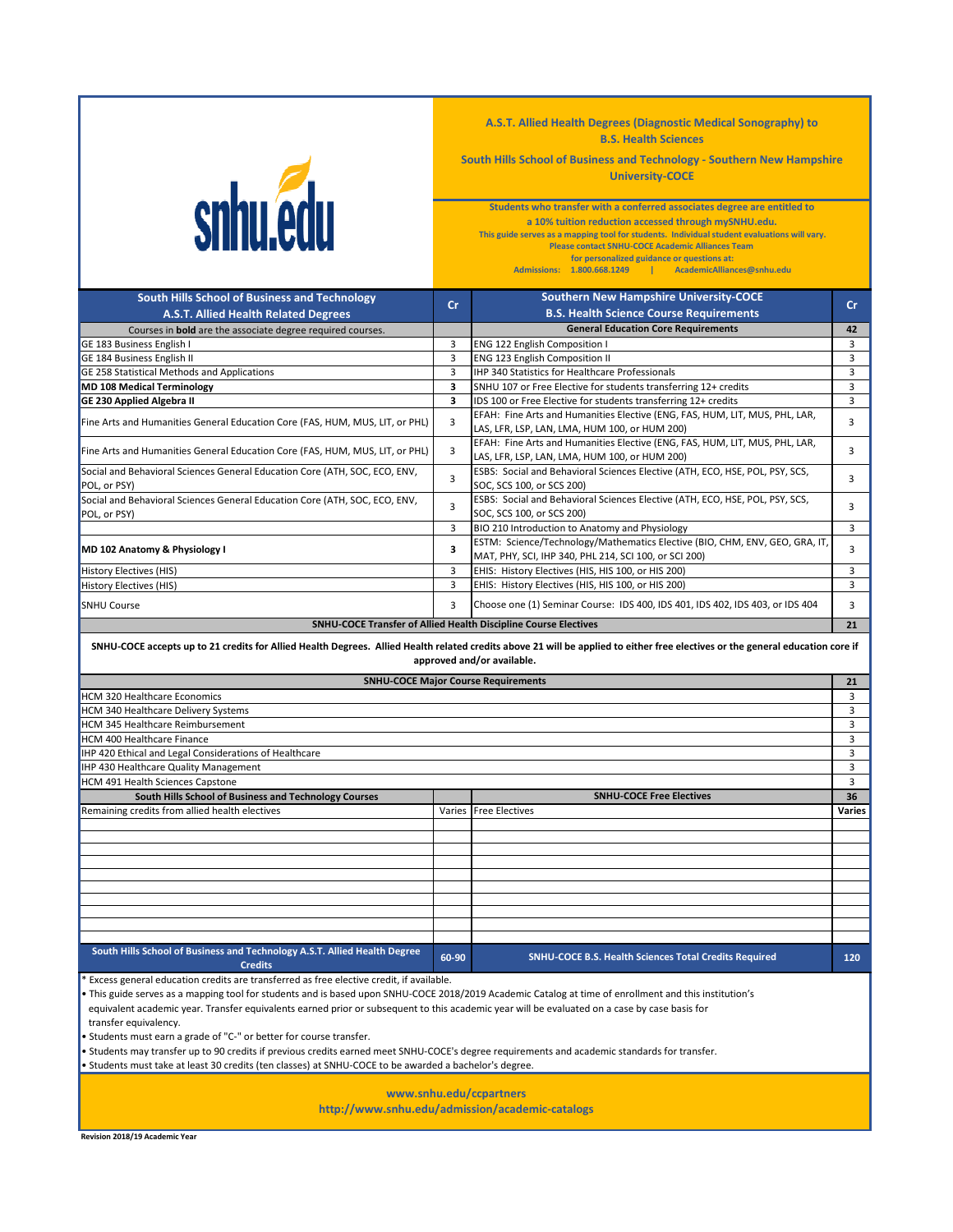| <b>snhu.edu</b>                                                                                                                                                                                     | A.S.T. Engineering Technology to B.S. Technical Management II<br>South Hills School of Business and Technology - Southern New Hampshire University-<br><b>COCE</b><br>Students who transfer with a conferred associates degree are entitled<br>to a 10% tuition reduction accessed through mySNHU.edu.<br>A conferred associate degree in a technical related field is required to enroll in the B.S. Technical<br><b>Please contact SNHU-COCE Academic Alliances Team</b><br>for personalized guidance or questions at:<br>Admissions: 1.800.668.1249  <br>AcademicAlliances@snhu.edu |                                                                           |                     |  |
|-----------------------------------------------------------------------------------------------------------------------------------------------------------------------------------------------------|----------------------------------------------------------------------------------------------------------------------------------------------------------------------------------------------------------------------------------------------------------------------------------------------------------------------------------------------------------------------------------------------------------------------------------------------------------------------------------------------------------------------------------------------------------------------------------------|---------------------------------------------------------------------------|---------------------|--|
| South Hills School of Business and Technology                                                                                                                                                       | cr                                                                                                                                                                                                                                                                                                                                                                                                                                                                                                                                                                                     | <b>Southern New Hampshire University-COCE</b>                             | Cr.                 |  |
| A.S.T. Engineering Technology Degrees                                                                                                                                                               |                                                                                                                                                                                                                                                                                                                                                                                                                                                                                                                                                                                        | <b>B.S. Technical Management Course Requirements</b>                      |                     |  |
| Courses in <b>bold</b> are the associate degree required courses.                                                                                                                                   |                                                                                                                                                                                                                                                                                                                                                                                                                                                                                                                                                                                        | <b>General Education Core Requirements</b>                                | 21                  |  |
| GE 183 Business English I<br>GE 184 Business English II                                                                                                                                             | 3<br>3                                                                                                                                                                                                                                                                                                                                                                                                                                                                                                                                                                                 | ENG 122 English Composition I<br>ENG 123 English Composition II           | 3<br>$\overline{3}$ |  |
| <b>GE 258 Statistical Methods and Applications</b>                                                                                                                                                  | 3                                                                                                                                                                                                                                                                                                                                                                                                                                                                                                                                                                                      | MAT 240 Applied Statistics                                                | 3                   |  |
|                                                                                                                                                                                                     | $\overline{3}$                                                                                                                                                                                                                                                                                                                                                                                                                                                                                                                                                                         | ECO 201 Microeconomics                                                    | 3                   |  |
|                                                                                                                                                                                                     | $\overline{3}$                                                                                                                                                                                                                                                                                                                                                                                                                                                                                                                                                                         | ECO 202 Macroeconomics                                                    | 3                   |  |
|                                                                                                                                                                                                     | 3                                                                                                                                                                                                                                                                                                                                                                                                                                                                                                                                                                                      | Choose one (1): HUM 100, Philosophy, or Fine Arts course                  | 3                   |  |
|                                                                                                                                                                                                     | $\mathbf{R}$                                                                                                                                                                                                                                                                                                                                                                                                                                                                                                                                                                           | HIS 100 Perspectives in History                                           | 3                   |  |
|                                                                                                                                                                                                     |                                                                                                                                                                                                                                                                                                                                                                                                                                                                                                                                                                                        | <b>A.A.S Technical Discipline Course Electives</b>                        |                     |  |
|                                                                                                                                                                                                     |                                                                                                                                                                                                                                                                                                                                                                                                                                                                                                                                                                                        |                                                                           |                     |  |
| SNHU-COCE transfer of technical course related electives earned through a conferred A.A.S. degree.<br>Student must transfer in 60 credits from a conferred Associate's Degree in a technical field. |                                                                                                                                                                                                                                                                                                                                                                                                                                                                                                                                                                                        |                                                                           | Varies              |  |
| <b>Course Equivalencies</b>                                                                                                                                                                         |                                                                                                                                                                                                                                                                                                                                                                                                                                                                                                                                                                                        | <b>Business Core Requirements</b>                                         | 24                  |  |
|                                                                                                                                                                                                     |                                                                                                                                                                                                                                                                                                                                                                                                                                                                                                                                                                                        | ACC 201 Financial Accounting                                              | 3                   |  |
|                                                                                                                                                                                                     |                                                                                                                                                                                                                                                                                                                                                                                                                                                                                                                                                                                        | ACC 202 Managerial Accounting                                             | 3                   |  |
|                                                                                                                                                                                                     |                                                                                                                                                                                                                                                                                                                                                                                                                                                                                                                                                                                        | BUS 206 Business Law I                                                    | 3                   |  |
|                                                                                                                                                                                                     |                                                                                                                                                                                                                                                                                                                                                                                                                                                                                                                                                                                        | FIN 320 Principles of Finance                                             | 3                   |  |
|                                                                                                                                                                                                     |                                                                                                                                                                                                                                                                                                                                                                                                                                                                                                                                                                                        | IT 210 Business Systems Analysis and Design                               | 3                   |  |
|                                                                                                                                                                                                     |                                                                                                                                                                                                                                                                                                                                                                                                                                                                                                                                                                                        | MKT 113 Introduction to Marketing                                         | 3                   |  |
|                                                                                                                                                                                                     |                                                                                                                                                                                                                                                                                                                                                                                                                                                                                                                                                                                        | OL 125 Human Relations in Administration                                  | 3                   |  |
|                                                                                                                                                                                                     |                                                                                                                                                                                                                                                                                                                                                                                                                                                                                                                                                                                        | OL 421 Strategic Management and Policy (Capstone)                         | $\overline{3}$      |  |
|                                                                                                                                                                                                     |                                                                                                                                                                                                                                                                                                                                                                                                                                                                                                                                                                                        | <b>SNHU-COCE Major Course Requirements</b>                                | 15                  |  |
|                                                                                                                                                                                                     |                                                                                                                                                                                                                                                                                                                                                                                                                                                                                                                                                                                        | IT 100 Introduction to Information Technology                             | 3                   |  |
|                                                                                                                                                                                                     |                                                                                                                                                                                                                                                                                                                                                                                                                                                                                                                                                                                        | QSO 340 Project Management                                                | 3                   |  |
|                                                                                                                                                                                                     |                                                                                                                                                                                                                                                                                                                                                                                                                                                                                                                                                                                        | QSO 360 Six Sigma Quality Management                                      | 3                   |  |
|                                                                                                                                                                                                     |                                                                                                                                                                                                                                                                                                                                                                                                                                                                                                                                                                                        | Choose two (2) courses from the following: QSO 310, QSO 320, QSO 330, QSO | 6                   |  |
| South Hills School of Business and Technology A.S.T. Engineering Technology<br><b>Degree Credits</b>                                                                                                | 60-90                                                                                                                                                                                                                                                                                                                                                                                                                                                                                                                                                                                  | SNHU-COCE B.S. Technical Management II Total Credits Required             | 60                  |  |
| * Excess general education credits are transferred as free elective credit, if available.                                                                                                           |                                                                                                                                                                                                                                                                                                                                                                                                                                                                                                                                                                                        |                                                                           |                     |  |

• This guide serves as a mapping tool for students and is based upon SNHU-COCE 2018/2019 Academic Catalog at time of enrollment and this institution's

equivalent academic year. Transfer equivalents earned prior or subsequent to this academic year will be evaluated on a case by case basis for

transfer equivalency.

• Students must earn a grade of "C-" or better for course transfer.

• Students may transfer up to 90 credits if previous credits earned meet SNHU-COCE's degree requirements and academic standards for transfer.

• Students must take at least 30 credits (ten classes) at SNHU-COCE to be awarded a bachelor's degree.

**http://www.snhu.edu/admission/academic-catalogs www.snhu.edu/ccpartners**

**Revision 2018/19 Academic Year**